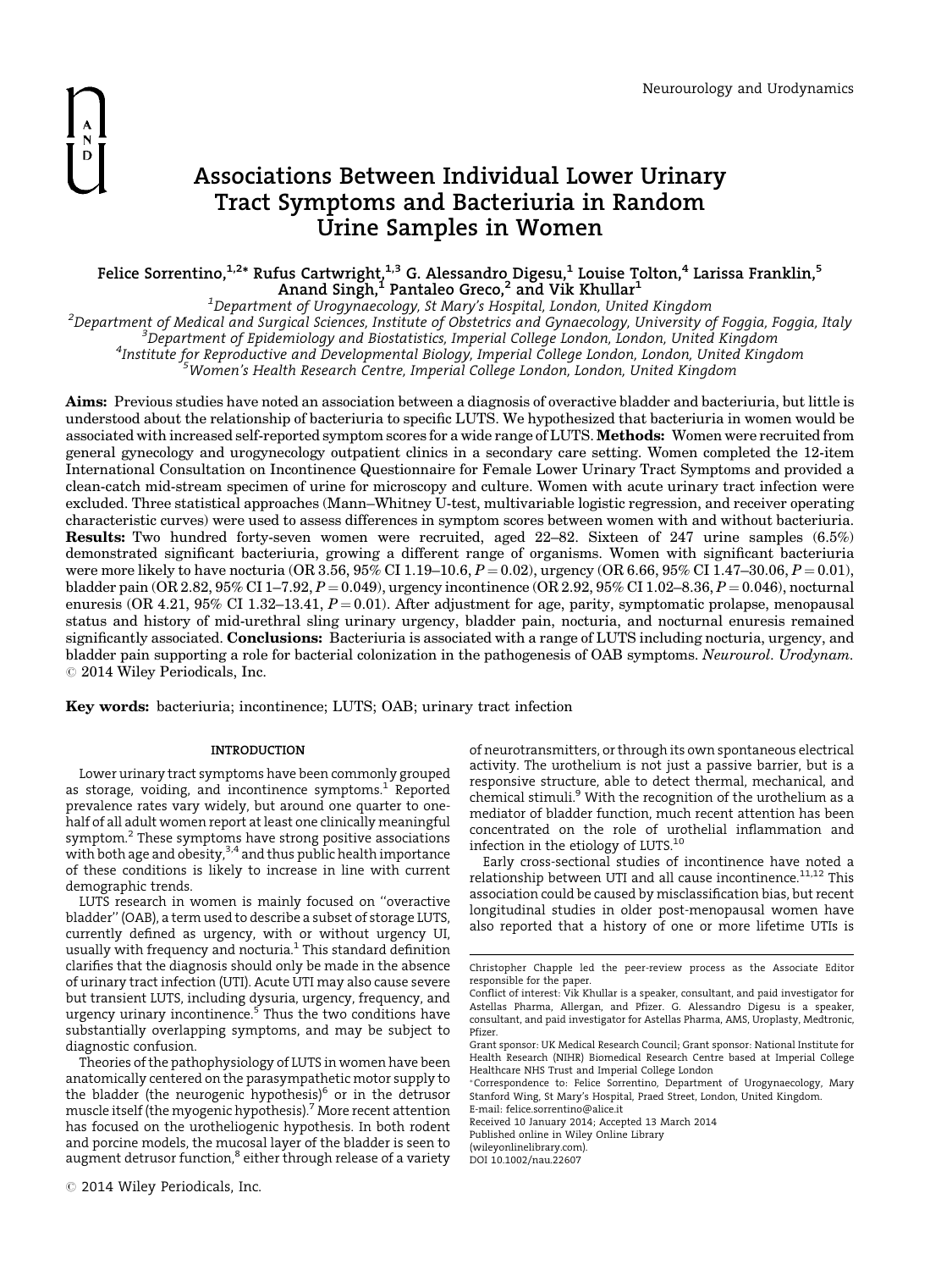# 2 Sorrentino et al.

associated with new onset of urinary incontinence, $13$  while a new onset of UTI is also more common among women with a history of incontinence.<sup>14</sup> Associations with specific subtypes of incontinence, or specific LUTS have not, however, been explored. Acute UTI is usually diagnosed when  $\geq 10^5$  bacterial colony forming units (CFU)/ml are present. However, recent work has also explored a role for low-count bacteriuria (10 $3-10^5$  $CFU/ml$ ) in LUTS. $15$  Studies have reported high bacterial carriage rates of 39% in women with urinary incontinence,  $16$ 29% in women with storage LUTS, $^{17}$  and 28% in women with specifically OAB symptoms.<sup>18</sup> There is emerging evidence that fastidious, anaerobic, and difficult-to-cultivate organisms may also be associated with LUTS.<sup>19,20</sup> Overall, women with various LUTS seem to have an increased likelihood of having an asymptomatic bacterial infection. However, in current clinical practice, many cases may be missed because they do not meet the 10<sup>5</sup> CFU threshold for diagnosis, or because of routine use of laboratory cultures focused on isolating Escherichia coli using selective media.<sup>21</sup> Using these conventional culture techniques, among healthy individuals, bacteriuria is typically observed in approximately 5%, even with stringent criteria,<sup>5</sup> but recent work using bacterial ribosomal sequencing for identification, suggests that almost all individuals have some bladder colonization.20,22

Such asymptomatic bacteriuria is not usually considered clinically relevant, and screening or treatment of asymptomatic bacteriuria, is typically only recommended in certain circumstances, such as for pregnant women, or for patients prior to selected invasive genitourinary procedures. However, given the emerging evidence for so-called "asymptomatic"<br>bacteriuria in the development of LUTS,<sup>16,18,22</sup> we aimed to test the hypothesis that bacteriuria might be associated with specific LUTS among the general population. The primary objective of this study was to evaluate the prevalence of bacteriuria among random urine samples collected from women attending general gynecology and urogynecology hospital outpatient clinics without overt symptoms of acute UTIs. Our secondary objective was to test for associations between individual lower urinary tract symptoms and subclinical bacterial infection using the ICIQ-Female Lower Urinary Tract Symptoms questionnaire (ICIQ-FLUTS), for evaluation of lower urinary tract symptoms and associated bother.

# MATERIALS AND METHODS

After ethical approval (NRES Committee London-Chelsea 12/ LO/0394), between April 2012 and July 2013 adult women presenting to general gynecology and urogynecology outpatient clinics of a tertiary referral teaching hospital were recruited. Women with neurological dysfunction, urinary calculi, urinary tract malignancy, recurrent UTIs  $( \geq 3$  within 12 months), current pregnancy, or breast-feeding were excluded. A written consent form was obtained from all participants. Women completed the 12-item ICIQ-FLUTS. This is a selfadministered 12-item questionnaire, including questions on incontinence, storage, and voiding symptoms. It provides very wide assessment of individual LUTS with extensive validation (grade A according to International Consultation on Incontinence grades of recommendation). The reference period for symptom assessment was the 4 weeks preceding the day that the questionnaire was administered. Most items from this questionnaire are scored on a 5-point scale, for example, following the response categorization of the stress incontinence item ''Does urine leak when you are physically active, exert yourself, cough or sneeze?," the five responses available are: ''never,'' ''occasionally,'' ''sometimes,'' ''most of the time,''

and ''all of the time.'' Participants provided a clean-catch, midstream voided urine sample into a sterile container and one aliquot was sent for routine microscopy, including counts of white cells and culture, including antibiotic sensitivity. All specimens were cultured onto chromogenic agar and incubated at 37°C in full air, following standard protocols for our hospital microbiology service. Bacterial counts were reported blinded to symptom status, with growth of  $>10^4$  CFU/ml of a specific organism considered a positive specimen. Cultures with mixed bacterial growth, which usually reflects vulvo-vaginal contamination, were excluded from analysis.

# Statistical Methods

We used three statistical approaches to assess differences in symptom scores between women with and without bacteriuria, with each analysis conducted using SPSS version 21.0 (IBM Corp., Armonk, NY). We first used the Mann–Whitney U-test to compare the scores as continuous variables. We then dichotomized the scores and used multivariable logistic regression, to control for the potential confounding effect of age, parity, symptomatic prolapse, menopausal status, and history of midurethral sling. For this analysis, we categorized cases as women reporting two or more voids at night, or more than eight voids by day, and for other symptoms report of ">=sometimes." Finally, we plotted receiver operating characteristic curves, with 95% confidence intervals. With wide previous estimates of rates of bacteriuria, $23$  we were not able to prospectively power the study, but recruited a pragmatic sample.

#### RESULTS

Two hundred forty-seven women, mean age 47 years (range 22–82), mean parity 1.38 (range 0–5) and mean BMI 26 kg/m<sup>2</sup> were recruited (Table I) either from gynecology clinics ( $n = 98$ ) or urogynecology clinics ( $n = 149$ ). Twenty-nine urine samples (11.7%) showed mixed bacterial growth, 16 (6.5%) demonstrated significant bacteriuria (6 from Gynecology vs. 10 from Urogynecology), growing a range of organisms including Proteus, Coliforms, E. coli and Enterococci (see Fig. 1). Women with bacteriuria were on average 3 years older (50 vs. 47;  $P = 0.40$ ) with similar parity (1.7 vs. 1.4;  $P = 0.34$ ). Bacteriuria was associated with elevated scores for all symptoms except hesitancy (see Table II), reaching statistical significance  $(P<0.05)$  for nocturia, urinary urgency, and urgency incontinence. The strongest association was with nocturia (2.5 vs. 1.5 episodes/night;  $P = 0.01$ ). In univariable logistic regression, patients with bacteriuria were more likely to have nocturia (OR 3.56, 95% CI 1.19-10.6,  $P = 0.02$ ), urgency (OR 6.66, 95% CI 1.47-30.06,  $P = 0.01$ ), bladder pain (OR 2.82, 95% CI 1–7.92,  $P = 0.049$ ), urgency incontinence (OR 2.92, 95% CI 1.02–8.36,  $P = 0.046$ ), nocturnal enuresis (OR 4.21, 95% CI 1.32-13.41,  $P = 0.01$ ). After

|  | TABLE I. Demographic Characteristics of Women Enrolled |
|--|--------------------------------------------------------|
|--|--------------------------------------------------------|

| Age (years)       | 47.28 $(\pm 14.67)$ |
|-------------------|---------------------|
| Parity            | $1.38 \ (\pm 1.30)$ |
| BMI $(kg/m2)$     | 26 $(\pm 5.85)$     |
| Ethnic background |                     |
| European          | 190 (77%)           |
| Afro-Caribbean    | 45 (18.2%)          |
| Arabic            | 7(2.8%)             |
| Asian             | 5(2%)               |

Values are given as number (percentage) or mean  $(\pm SD)$ .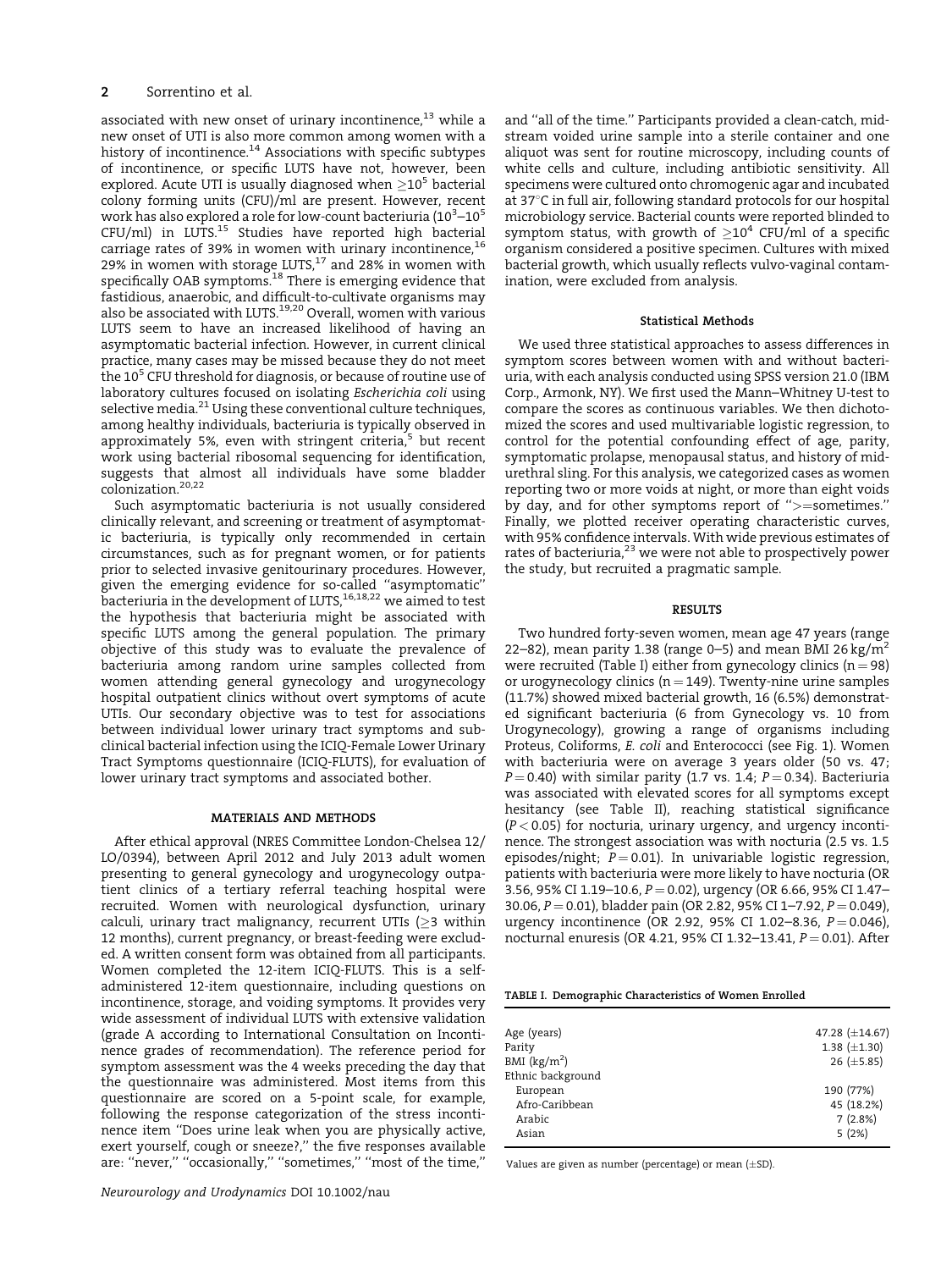

Fig. 1. Spectrum of organisms detected in urine samples.

adjustment for a wide range of potential confounders (including age, parity, symptomatic prolapse, menopausal status, and history of mid-urethral sling), nocturia, urinary urgency, bladder pain, and nocturnal enuresis remained significantly associated. Receiver operating characteristic curves demonstrated very modest test performance of bacteriuria as a predictor of LUTS. Results were nominally statistically significant only for nocturia (AUC 0.66,  $P = 0.029$ ) and urgency (AUC 0.688,  $P = 0.013$ ). Full results are shown in Table III and Figure S1.

## **DISCUSSION**

Our results indicate that among a heterogeneous population of care seeking women, bacteriuria may be present in association with a wide range of LUTS. In unadjusted analyses, we observed significant or near significant associations with both storage and incontinence LUTS. After adjustment for age, parity, and other potential confounding factors we observed associations only with storage symptoms, including urgency, nocturia, nocturnal enuresis, and also bladder pain. These findings support earlier reports of bacteriuria, including low count bacteriuria, as a common finding in women presenting for treatment of OAB.<sup>16</sup> These data also suggest the possibility of residual confounding in previous studies reporting excess bacteriuria among women with urinary incontinence<sup>18</sup> that have not adjusted for demographic factors.

Previous work suggests that quiescent bacterial communities may form a chronic reservoir for reinfection, leading to fluctuating bacteriuria among women with chronic LUTS.10,24 The cross-sectional nature of our data preclude conclusions about a causal association between LUTS and bacteriuria, or indeed the direction of causation. Although we adjusted for a wide range of potential confounders, there remains a risk of other unmeasured potential mediators (such as use of continence pads, and use of systemic or topical estrogen), and unmeasured potential confounders (including presence of anatomic prolapse, or comorbidities), which would have provided further insight. These findings may represent the stable effects of chronic urothelial inflammation on LUTS, but for some women might instead represent transient prodromal LUTS among women with incipient acute UTI. Previous work, recruiting exclusively women seeking care for LUTS,<sup>16</sup> or using young "healthy" women<sup>21</sup> as controls, may be subject to significant selection or spectrum biases. The strengths of the study include the use of a validated symptom questionnaire, which allowed us to identify associations with specific LUTS, which have not been previously reported. Recruitment of women from a range of gynecology and urogynecology clinics should enhance generalizability. Importantly also our analyses were blinded to symptom status, limiting the possibility of observer biases. The sample size, while larger than previous studies of bacteriuria and incontinence provides adequate power for relatively small effects, but clinically relevant associations may still have been missed.

#### Clinical Relevance

These results demonstrate that bacteriuria is common for women with a range of LUTS. Current recommendations

|  | TABLE II.  Symptom Scores Among Women With and Without a Finding of Bacteriuria |  |  |  |  |  |  |  |  |  |  |  |
|--|---------------------------------------------------------------------------------|--|--|--|--|--|--|--|--|--|--|--|
|--|---------------------------------------------------------------------------------|--|--|--|--|--|--|--|--|--|--|--|

|                                |                           | Mann-Whitney U-test          | Univariable logistic regression |           |                | Multivariable logistic regression <sup>a</sup> |           |                |       |
|--------------------------------|---------------------------|------------------------------|---------------------------------|-----------|----------------|------------------------------------------------|-----------|----------------|-------|
| ICIQ-FLUTS symptom item        | Bacteriuria.<br>mean (SE) | No bacteriuria,<br>mean (SE) | P                               | <b>OR</b> | 95% CI         | P                                              | <b>OR</b> | 95% CI         | P     |
| Nocturia                       | 2.50(0.38)                | 1.46(0.09)                   | 0.01                            | 3.56      | 1.19-10.60     | 0.02                                           | 3.21      | $1.02 - 10.14$ | 0.046 |
| Urinary urgency                | 2.44(0.32)                | 1.67(0.09)                   | 0.03                            | 6.66      | 1.47-30.06     | 0.01                                           | 7.02      | 1.49 - 33.05   | 0.01  |
| Bladder pain                   | 1.69(0.38)                | 0.95(0.08)                   | 0.05                            | 2.82      | $1.00 - 7.92$  | 0.049                                          | 3.28      | $1.13 - 9.54$  | 0.03  |
| Daytime frequency              | 1.50(0.38)                | 0.96(0.09)                   | 0.15                            | 1.82      | $0.65 - 5.11$  | 0.26                                           | 1.85      | $0.65 - 5.31$  | 0.25  |
| Hesitancy                      | 0.56(0.29)                | 0.78(0.08)                   | 0.25                            | 0.74      | $0.20 - 2.70$  | 0.65                                           | 0.93      | $0.25 - 3.51$  | 0.92  |
| Straining                      | 0.56(0.27)                | 0.53(0.07)                   | 0.87                            | 1.05      | $0.28 - 3.90$  | 0.94                                           | 1.17      | $0.31 - 4.50$  | 0.81  |
| Intermittency                  | 0.94(0.25)                | 0.94(0.08)                   | 0.86                            | 0.99      | $0.33 - 2.97$  | 0.98                                           | 1.08      | $0.34 - 3.41$  | 0.89  |
| Urgency incontinence           | 1.94(0.36)                | 1.12(0.09)                   | 0.02                            | 2.92      | $1.02 - 8.36$  | 0.046                                          | 2.29      | $0.72 - 7.36$  | 0.16  |
| Incontinence episode frequency | 2.44(0.42)                | 1.48(0.11)                   | 0.02                            | 2.32      | $0.81 - 6.63$  | 0.12                                           | 1.61      | $0.48 - 5.48$  | 0.44  |
| Stress incontinence            | 2.13(0.45)                | 1.31(0.11)                   | 0.06                            | 2.03      | $0.73 - 5.68$  | 0.18                                           | 1.73      | $0.56 - 5.37$  | 0.34  |
| Insensible incontinence        | 0.88(0.30)                | 0.54(0.07)                   | 0.22                            | 2.14      | $0.70 - 6.55$  | 0.18                                           | 1.69      | $0.52 - 5.49$  | 0.38  |
| Nocturnal enuresis             | 0.94(0.38)                | 0.29(0.05)                   | 0.06                            | 4.21      | $1.32 - 13.41$ | 0.01                                           | 5.04      | 1.42-17.89     | 0.01  |

OR, odds ratio; CI, confidence interval.

Italics indicate  $P < 0.05$ .

<sup>a</sup>Includes age, parity, symptomatic prolapse, menopausal status, and mid-urethral sling as covariates.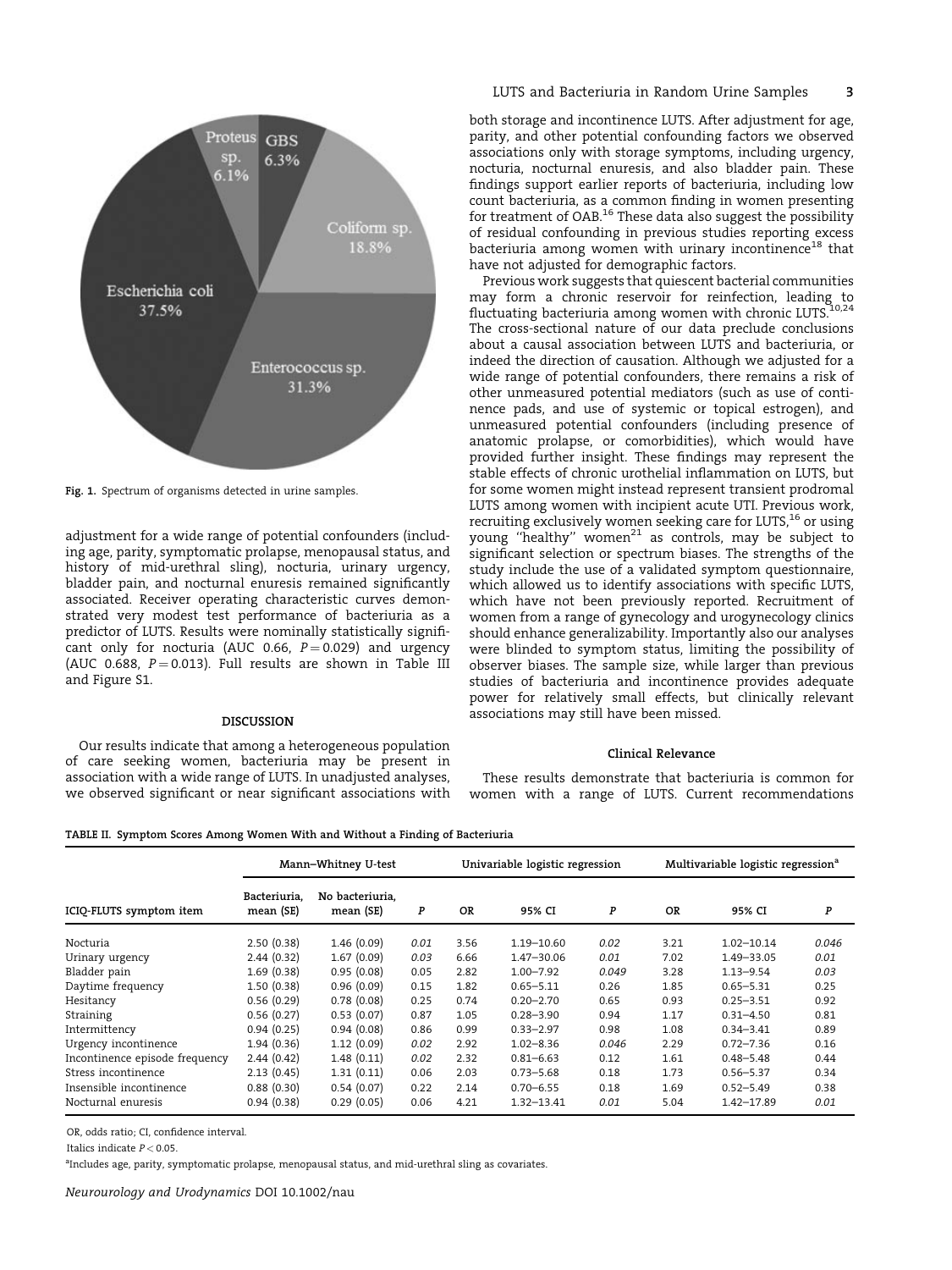# Sorrentino et al.

#### TABLE III. Receiver Operator Characteristics

|                                |                      |                 |             | 95% Confidence interval |             |  |
|--------------------------------|----------------------|-----------------|-------------|-------------------------|-------------|--|
| Symptoms                       | Area under the curve | SE <sup>a</sup> | $P^{\rm b}$ | Lower bound             | Upper bound |  |
| Nocturia                       | 0.664                | 0.070           | 0.029       | 0.527                   | 0.802       |  |
| Urinary urgency                | 0.688                | 0.060           | 0.013       | 0.571                   | 0.804       |  |
| Bladder pain                   | 0.626                | 0.075           | 0.094       | 0.479                   | 0.773       |  |
| Daytime frequency              | 0.569                | 0.077           | 0.358       | 0.418                   | 0.720       |  |
| Hesitancy                      | 0.471                | 0.073           | 0.705       | 0.328                   | 0.615       |  |
| Straining                      | 0.504                | 0.076           | 0.957       | 0.356                   | 0.653       |  |
| Intermittency                  | 0.507                | 0.076           | 0.928       | 0.358                   | 0.655       |  |
| Urgency incontinence           | 0.641                | 0.073           | 0.061       | 0.498                   | 0.784       |  |
| Incontinence episode frequency | 0.614                | 0.073           | 0.130       | 0.471                   | 0.757       |  |
| Stress incontinence            | 0.602                | 0.075           | 0.177       | 0.455                   | 0.749       |  |
| Insensible incontinence        | 0.575                | 0.079           | 0.322       | 0.419                   | 0.730       |  |
| Nocturnal enuresis             | 0.613                | 0.082           | 0.135       | 0.452                   | 0.773       |  |

Italics indicate  $P < 0.05$ .

<sup>a</sup>Under the non-parametric assumption.

 $b$ Null hypothesis: true area  $= 0.5$ .

suggest screening women with LUTS using urinalysis to exclude pyuria, hematuria, proteinuria, and glycosuria.<sup>25</sup> Although the causal link and optimal treatment remains unclear, our findings suggest that we should additionally routinely screen for low count bacteriuria using formal microscopy and culture among women presenting with LUTS. Screening for asymptomatic bacteriuria is highly controversial among otherwise healthy women, but may define a subgroup of women with infective etiology for LUTS. Persistent bacteriuria in particular may have an important role in the progression of LUTS and asymptomatic bacterial infection may be missed because of a higher threshold of  $10<sup>5</sup>$ for diagnosis, lack of more specific culture techniques or routine laboratory cultures focused on isolating E. coli using selective media.<sup>21</sup> In current clinical practice, screening for bacteriuria is typically restricted to pregnant women or women undergoing  $\mathrm{i}$ nvasive genitourinary procedures. $^{23}$  Treatment for asymptomatic bacteriuria in other patient populations has not generally been found to improve outcomes. These observational data do not support routine treatment of bacteriuria among women with LUTS, pending further research.

# Future Research

Healthy bacterial flora are increasingly recognized as an important defense to infection. Recent data suggest that almost all healthy individuals have urinary colonization with benign bacteria. The urinary microbiome of healthy individuals may influence disease processes.20–22 Antibiotic therapy may be associated with significant adverse effects, including nausea, diarrhea, and skin rashes. Perhaps more importantly, indiscriminate use of antibiotics to clear asymptomatic bacteriuria may lead to development of symptomatic infections, including reinfection with organisms of increased antimicrobial resistance.<sup>23</sup> Identification of specific organisms or serotypes associated with LUTS, may allow us to selectively target patients for antibiotic therapy. Current work using bacterial 16s ribosomal sequencing to characterize the urinary microbiome in health and disease, should allow us to design appropriate trials of selective antibiotic use. One promising alternative to antibiotics is the use of live microorganisms (probiotics) to prevent and treat urinary infection.<sup>26</sup> A further important research question that arises from our study is

whether probiotic treatment for asymptomatic bacteriuria may improve LUTS. Bacterial infection can trigger neutrophil infiltration into the bladder mucosa, producing cytokine IL-6 and other mediators of inflammation. These inflammatory mediators can alter the activity of sensory nerves in the bladder mucosa and could lead to the symptoms of urgency, nocturia, bladder pain, urgency incontinence, and nocturnal enuresis highlighted in this paper. Recent studies have demonstrated a plausible role of inflammatory biomarkers in the development of lower urinary tract symptoms. Future work should also investigate this population of women with asymptomatic bacteriuria, to assess associations between putative urinary biomarkers (such as NGF, BDNF, and MCP1) and low count bacteriuria or urothelial inflammation.<sup>27</sup>

#### **CONCLUSIONS**

This study highlights the strong association of bacteriuria with specific storage LUTS in women. Chronic bacterial colonization of the urothelium may play an important role in the etiology of these symptoms for some women, and further investigation of the range of urothelial colonizers in relation to LUTS may lead to more effective targeted therapies.

# ACKNOWLEDGMENTS

The study was supported by a grant from the UK Medical Research Council but the funding body had no involvement in analysis or preparation of the manuscript. The work of Franklin, Khullar and Digesu is supported by the National Institute for Health Research (NIHR) Biomedical Research Centre based at Imperial College Healthcare NHS Trust and Imperial College London.

#### REFERENCES

- 1. Haylen BT, de Ridder D, Freeman RM, et al. An International Urogynecological Association (IUGA)/International Continence Society (ICS) joint report on the terminology for female pelvic floor dysfunction. Neurourol Urodyn 2010; 29:4–20.
- 2. Tikkinen KA, Tammela TL, Rissanen AM, et al. Is the prevalence of overactive bladder overestimated? A population-based study in Finland. PLoS ONE 2007; 2:e195.